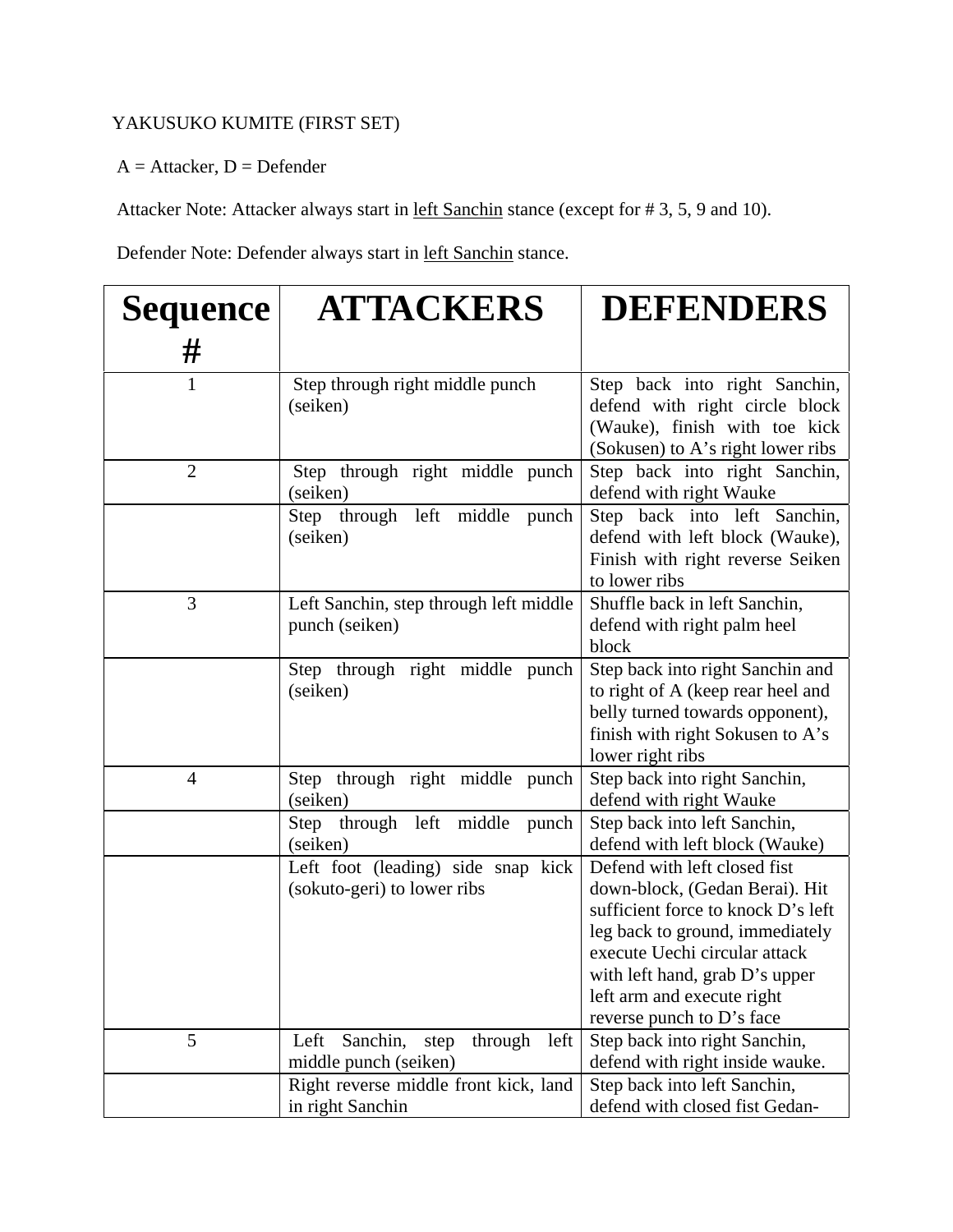|   |                                                                                                     | berai                                                                                                                                                  |
|---|-----------------------------------------------------------------------------------------------------|--------------------------------------------------------------------------------------------------------------------------------------------------------|
|   |                                                                                                     |                                                                                                                                                        |
|   | Shuffle Right middle punch (seiken)<br>(no step)                                                    | Defend with left wauke and<br>immediately execute right<br>middle Seiken to D's solar<br>plexus (make light contact)                                   |
| 6 | Right high round kick (mawashi-<br>geri), land in right Sanchin                                     | Step back into right Sanchin,<br>pivot to left and defend with<br>Uechi<br>x-block                                                                     |
|   | Right high punch (seiken) (no step)                                                                 | Defend with left downwards<br>palm heel block                                                                                                          |
|   | Left high round kick (mawashi-geri),<br>land in left Sanchin                                        | Step back into right Sanchin,<br>pivot towards kick and defend<br>with Uechi x-block                                                                   |
|   | Left middle punch (seiken) (no step)                                                                | As you block previous kick,<br>bring right hand down for palm<br>heel block, chamber left hand<br>and finish with fast left high<br>Seiken to A's face |
| 7 | Step through right middle punch<br>(seiken)                                                         | Shuffle back in left Sanchin,<br>defend with left palm-heel block                                                                                      |
|   | Step through left high punch (seiken)                                                               | Shuffle back in left Sanchin,<br>defend with right palm heel<br>block                                                                                  |
|   |                                                                                                     | Right middle crescent kick, land<br>in right Sanchin                                                                                                   |
|   | right<br>back<br>Sanchin,<br><b>Steps</b><br>into<br>defends with X-block to left of<br>center-line |                                                                                                                                                        |
|   | block<br>Defends<br>left<br>circle<br>with                                                          | Right high Seiken (no step)                                                                                                                            |
|   | (wauke), (no step or shuffle)<br>Right middle punch (seiken), (no step<br>or shuffle)               | Steps back into left Sanchin,<br>defend with left inside wauke<br>block, finish with right reverse<br>middle toe kick (Sokusen – make<br>contact!)     |
| 8 | through right middle punch<br>Step<br>(seiken)                                                      | Shuffle back in left Sanchin,<br>defend with inside left Wauke,<br>step through into right Sanchin<br>and<br>Execute high chop (Shuto) to              |
|   |                                                                                                     | A's neck                                                                                                                                               |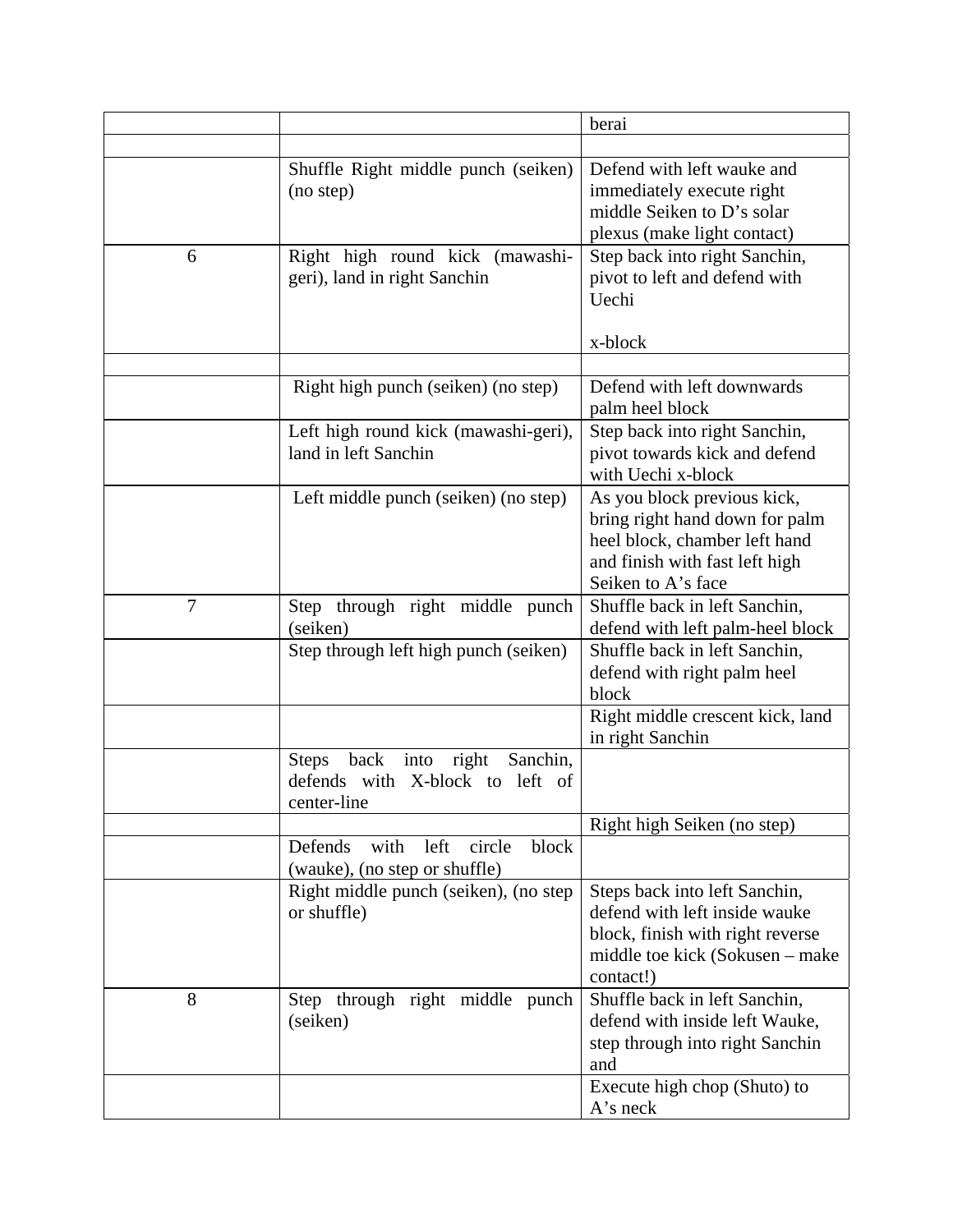|   | Step back into left Sanchin and          |                                    |
|---|------------------------------------------|------------------------------------|
|   | defend with high half-fist block         |                                    |
|   | (hiraken-uke)<br>and then complete       |                                    |
|   | defense by bringing opponent arm         |                                    |
|   | down as in Wauke block                   |                                    |
|   | Right Uechi middle round kick            | Step back into right Sanchin and   |
|   | (crescent kick), land in right Sanchin   | pivot body towards kick to         |
|   |                                          | defend with Uechi x-block          |
|   | Left high Seiken (no step or shuffle)    | Pivot body back to center line     |
|   |                                          | and defend with right Wauke and    |
|   |                                          | finish with left palm-heel strike  |
|   |                                          | (Boshiken) to A's face             |
| 9 | Left middle front kick (Mae-Geri),       | Step back into right Sanchin and   |
|   | land in left Sanchin                     |                                    |
|   |                                          | defend with right closed fist      |
|   |                                          | Gedan Berai                        |
|   | Right middle Uechi crescent kick,        | Staying in right Sanchin, pivot    |
|   | land in right Sanchin                    | body towards kick (your left       |
|   |                                          | side) and defend with Uechi x-     |
|   |                                          | block with left arm high and       |
|   |                                          | right arm low then                 |
|   |                                          | Execute right (leading) Uechi      |
|   |                                          | crescent kick, land in right       |
|   |                                          | Sanchin                            |
|   | Defend with Uechi x-block to left of     |                                    |
|   | center line against middle crescent      |                                    |
|   | kick                                     |                                    |
|   |                                          | Perform high sliding right Seiken  |
|   | Step back into left Sanchin and          |                                    |
|   | defend with left Wauke block.            |                                    |
|   | Right reverse middle front kick          | Drop left foot back and bring      |
|   |                                          | body into Uechi horse stance,      |
|   |                                          | perform shoken scoop with right    |
|   |                                          | hand and catch A's foot            |
|   | (Be prepared for catch of foot and       | underneath ankle with foot         |
|   | throw of right leg to left side of body) | resting on top of right wrist      |
|   |                                          | (simultaneously bring left hand    |
|   |                                          | with fingers up in front of $A$ 's |
|   |                                          | foot to protect mid-section), once |
|   |                                          | you have control of foot, direct   |
|   |                                          | (don't throw) foot with a circular |
|   |                                          | motion just to the right of A's    |
|   |                                          |                                    |
|   |                                          | body (do not throw A's foot        |
|   |                                          | around such that A can take the    |
|   |                                          | momentum and follow through        |
|   |                                          | with a spinning technique),        |
|   |                                          | immediately follow through by      |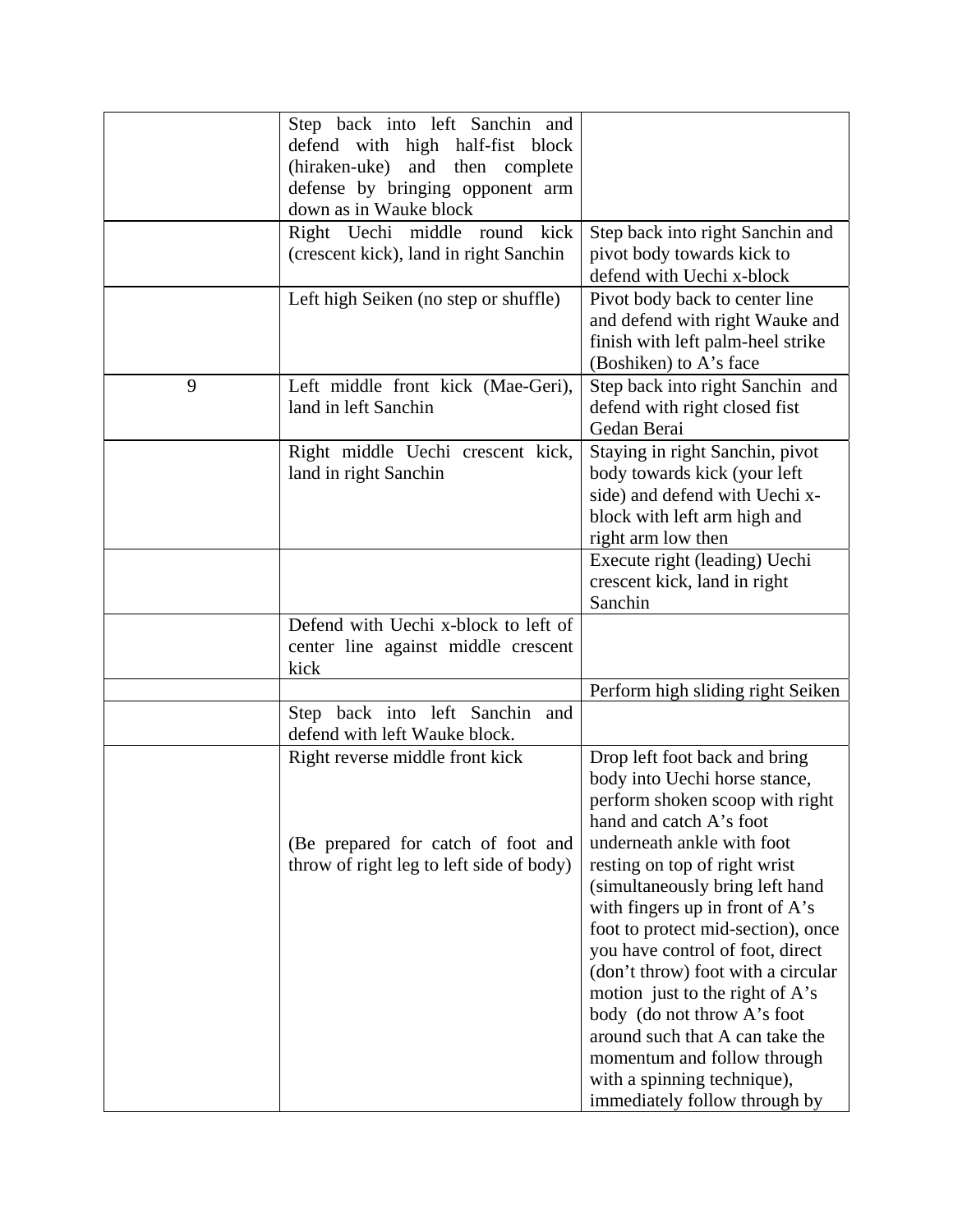|    |                                                                                                          | stepping forward with your left<br>foot and grabbing A's right<br>shoulder with left hand, pulling<br>A off-balance. To control A,<br>place left elbow against back so<br>that A cannot spin. If necessary<br>to break balance, drive left foot<br>into back of A's right knee.<br>Finish with right Seiken to back<br>of A's skull.                                                                                                                                                                                                                                                                                                                                                                                                                                                                                                                                                                                                                               |
|----|----------------------------------------------------------------------------------------------------------|--------------------------------------------------------------------------------------------------------------------------------------------------------------------------------------------------------------------------------------------------------------------------------------------------------------------------------------------------------------------------------------------------------------------------------------------------------------------------------------------------------------------------------------------------------------------------------------------------------------------------------------------------------------------------------------------------------------------------------------------------------------------------------------------------------------------------------------------------------------------------------------------------------------------------------------------------------------------|
| 10 | Right middle front kick (off leading<br>$leg - pull$ toes back to save injury),<br>land in right Sanchin | Lift leading left knee high with<br>toes down for shin block. Bring<br>left arm into Uechi kamae<br>position to protect against a<br>possible middle or high attack.                                                                                                                                                                                                                                                                                                                                                                                                                                                                                                                                                                                                                                                                                                                                                                                               |
|    | Left middle Uechi crescent kick, land<br>in left Sanchin                                                 | Lift right knee high and bring<br>right arm into Uechi kamae<br>position to protect against kick.,<br>put foot behind left leg                                                                                                                                                                                                                                                                                                                                                                                                                                                                                                                                                                                                                                                                                                                                                                                                                                     |
|    | Step-through right high round punch<br>(Mawashi - Tsuki)                                                 | From left Sanchin stance, block<br>punch by "cutting" A's bicep<br>with left Wauke or slam A's<br>shoulder with right hand using<br>an attacking palm heel stopping<br>block while simultaneously<br>using a "cutting" left Wauke<br>against A's nerve bundle on<br>lower arm, step through into a<br>Uechi horse stance and execute a<br>rising right elbow strike to solar<br>plexus, quickly followed by a<br>right back fist (Uraken) to A's<br>face and then bring your right leg<br>to the outside and behind A's<br>right leg, bring your right arm up<br>and grab A's left shoulder or if<br>necessary A's left lapel or throat.<br>While simultaneously pushing<br>with your right hand sweep A's<br>right leg with your right leg<br>bringing A to the ground. While<br>maintaining control of A's right<br>arm, drop into a horse stance and<br>execute a shoken to A's ribs. If<br>you have good control, you can<br>pin A's right hip with your right |